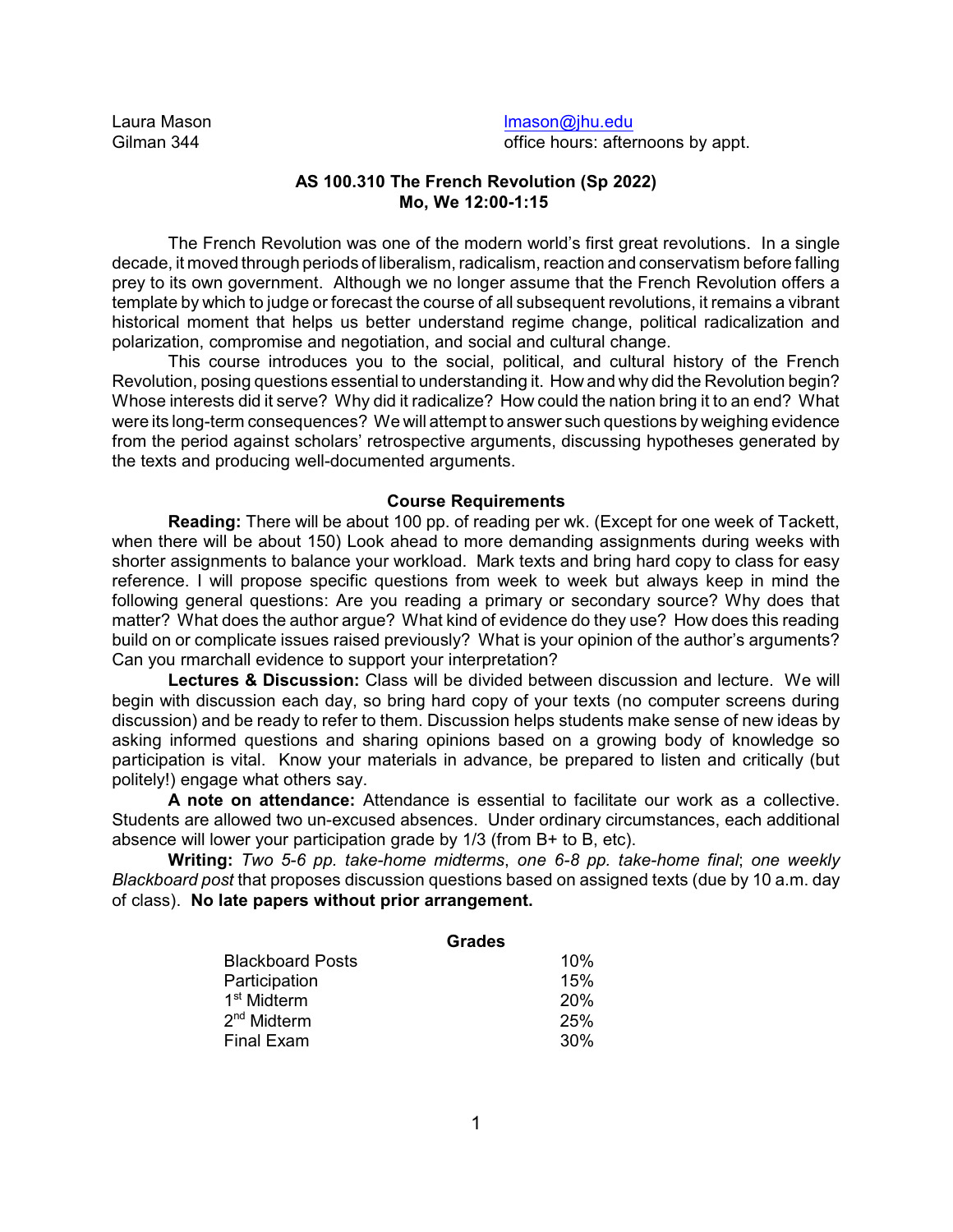*Students with Disabilities*: In compliance with Johns Hopkins University policy and equal access laws, I am available to discuss appropriate accommodations you may require. Request for accommodations should be made in the first week of the semester. Students are encouraged to register with the Office of Student Disability Services to determine appropriate accommodations. For more info contact the director [410- 516-8075/ [studentdisabilityservices@jhu.edu\] and/or](mailto:studentdisabilityservices@jhu.edu.) visit the disability accommodations webpage: https://advanced.jhu.edu/student-resources/disability-services/disability-accommodations/

*Academic Integrity*: Students are expected to comply with University regulations for academic integrity. If you are in doubt about what constitutes academic dishonesty, speak to me before an assignment is due and examine the University web site. Academic dishonesty includes, but is not limited to cheating on an exam or plagiarizing a paper (e.g., taking material from readings without citation, copying another student's paper). Failure to maintain academic integrity will result, at a minimum, in a loss of credit for the assignment in question. Other penalties may also apply. Guidelines for determining academic dishonesty and procedures followed in a suspected incident of academic dishonesty are detailed at [http://ethics.jhu.edu](http://ethics.jhu.edu/)

*Counseling and Mental Health.* College is a time of major transition, change, and growth that can be both exciting and stressful in the best of times. At times, these challenges may feel overwhelming, making it difficult to manage daily demands. The Counseling Center provides a safe, confidential, nonjudgmental space where students may explore a wide concerns and issues. <https://studentaffairs.jhu.edu/counselingcenter/>

#### **Required Texts**

Peter McPhee, *Liberty or Death; the French Revolution* Timothy Tackett, *When the King Took Flight* Blackboard Reserves

#### **Schedule**

**Mo Jan 24** Introduction

#### **The Old Regime**

**We Jan 26** McPhee, *Liberty or Death* pp 1-22 Charles Loyseau, *A Treatise on Orders (1610) Fr Rev Docs* pp. 16-23

#### **Origins of the French Revolution**

- **Mo Jan 31** McPhee,*Liberty or Death* pp.23-57 Diderot from "Encyclopédie;" Voltaire, "Reflections on Religion;" Montesquieu from "Spirit of the Laws;" Rousseau from "Social Contract." Isaac Kramnick (ed) *The Portable Enlightenment* pp. 17-21, 115-19; 405-415, 430-441
- **We Feb 2** Jacques Necker, *Preface to the King's Accounts* (1781); Parlement de Paris, *Remonstrance on the 3<sup>rd</sup> Vingtième* (1782) *French Rev Docs* pp. 29-31 Lauren R. Clay, "The Bourgeoisie, Capitalism, and the Origins of the French Revolution, *Oxford Handbook of the French Revolution* (2013) pp. 21-35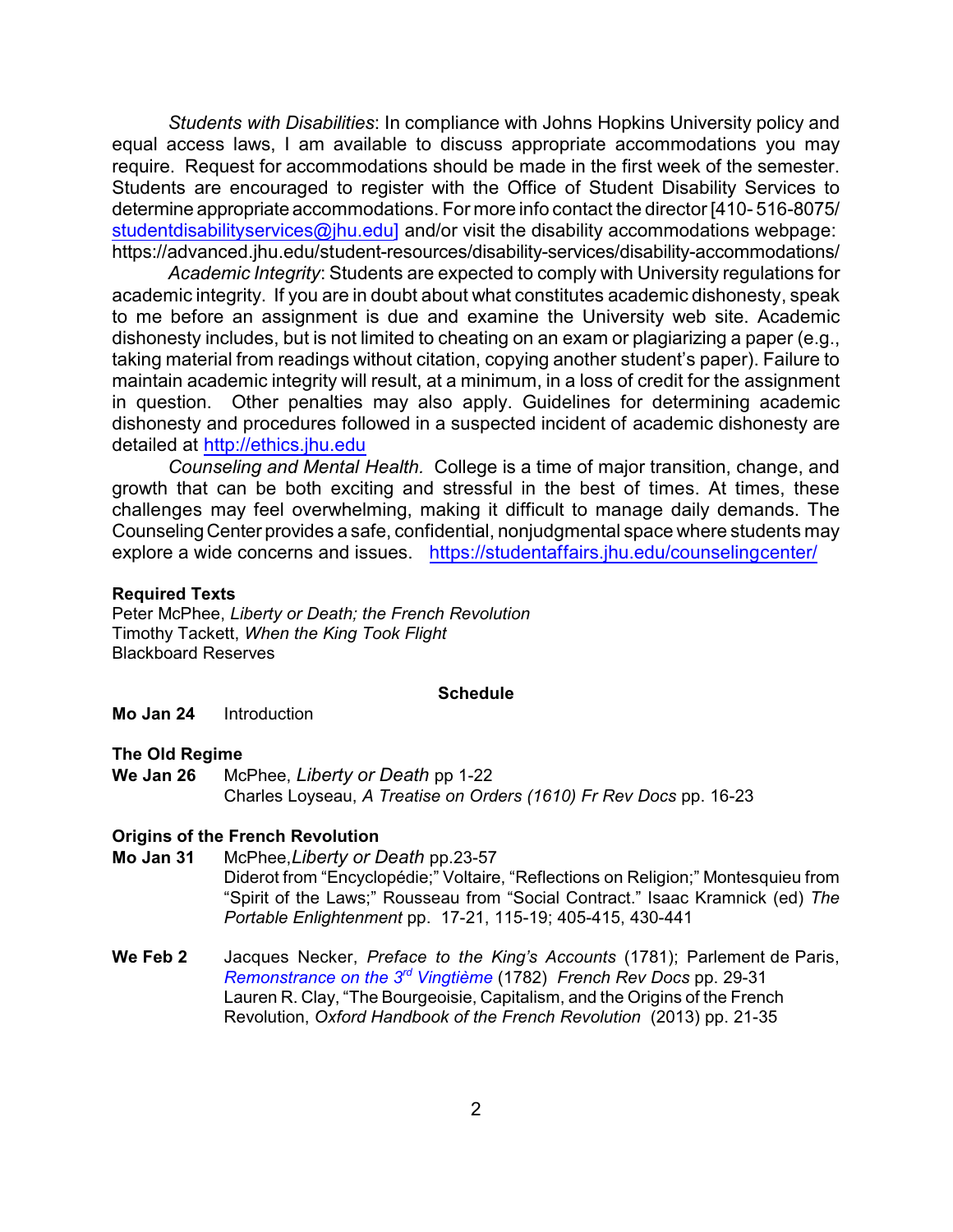### **From Reform to Revolution**

- **Mo Feb 7** McPhee, *Liberty or Death* pp. 58-80 Abbé Sieyès, *What is the Third Estate?*; *Cahiers de Doléances*; *Declaration of the National Assembly & Tennis Court Oath*, *French Rev Docs* pp. 51-61
- **We Feb 9** William Sewell, "Historical Events as Structural Transformations: Inventing Revolution at the Bastille," *Theory & Society* v. 25 #6 (Dec 96) pp. 841-881

### **Remaking France**

- **Mo Feb 14** Peter McPhee, *Living the French Revolution* pp. 35-76 Rural revolution, *Fr Rev Docs* pp. 67-75, 125-132
- **We Feb 16** McPhee, *Liberty or Death* pp. 81-101 "Legislating an Enlightened Regime," *Fr Rev Docs* pp. 98-124
- **Mo Feb 21** McPhee, *Liberty or Death* pp. 102-132 Municipal Council of Tours vs. Tours Society of Friends; Royal veto; Jacobins; Debate over the Civil Constitution of the Clergy, *Fr Rev Docs* pp. 138-152 **\*\* Hand out take-home midterm #1**
- **We Feb 23 No class. Midterm due Sat Feb 26 by 6 pm Send as Word doc to [lmason@jhu.edu](mailto:lmason@jhu.edu)**

### **The Breakdown of the New Regime**

- **Mo Feb 28** Timothy Tackett, *When the King Took Flight* pp. 1-76
- **We Mar 2** The Birth of Democracy Timothy Tackett, *When the King Took Flight* pp. 76-150
- **Mo Mar 7** Foreign Relations & the March to War Timothy Tackett, *When the King Took Flight* pp. 151-223

## **Republican Revolution, Crisis and Renewal**

- **We Mar 8** August Revolution & the King's trial McPhee, *Liberty or Death* pp. 142-163 Speeches on war; the *Marseillaise;* Deposing the king; September Massacres, *Fr Rev Docs* pp. 159-167. Morrison & Condorcet, speeches on the king's trial.
- **Mo Mar 14** Revolution in the Colonies I Laurent Dubois & John Garrigus, *Slave Revolution in the Carribean* pp. 7- 22, 49-54, 57-62, 65-70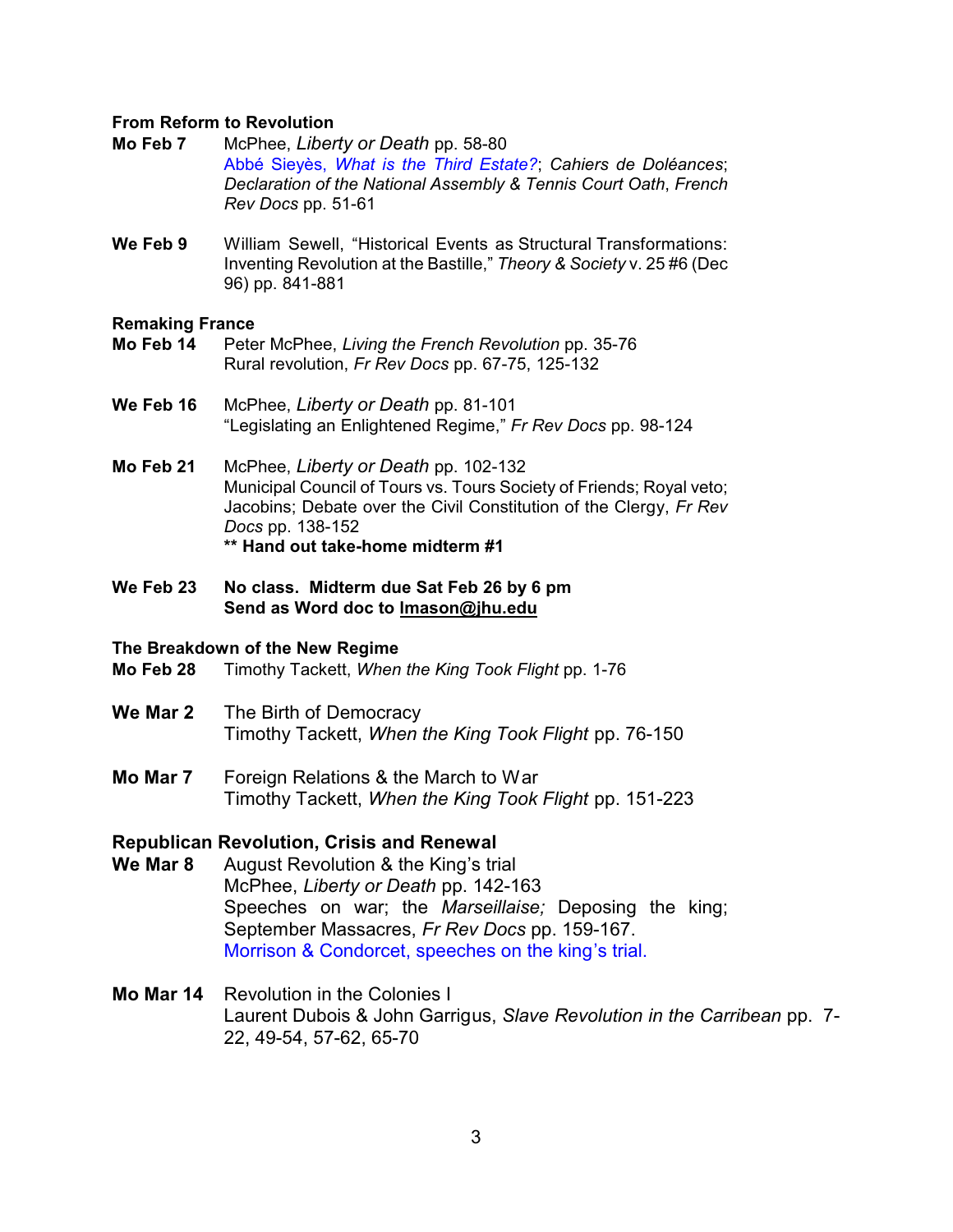**We Mar 16** Revolution in the Colonies II Laurent Dubois & John Garrigus, letters from Biassou & Jean-François; Gros in the camps of the insurgents; Olympe de Gouges on *The Slavery of the Blacks*, *Slave Revolution in the Carribean* pp. 99-110 Emancipation in Saint Domingue

## **\*\* Mar 21-25 Spring Break**

**Mo Mar 28** Popular Revolution McPhee, *Liberty or Death* pp. 164-204 Popular Movements Beyond the Convention, *French Rev Docs* pp. 197-208, 214-218.

**We Mar 30** Federalism & counter-revolution *French Rev Docs* pp. 214-218 The Vendée War: Counter-Revolutionary Activism Olwen Hufton, "In Search of Counter-Revolutionary Women," Gary Kates (ed) The French Revolution: Recent Debates and New Controversies 1<sup>st</sup> edition (1998) pp. 302-333 **\*\* Hand out take-home midterm #2**

- **Mo Apr 4 No class. Midterm due by 6 pm Send as Word doc to [lmason@jhu.edu](mailto:lmason@jhu.edu)**
- **We Apr 6** Improving the Nation McPhee, *Liberty or Death* pp. 205-227 Jean-Pierre Gross, *Fair Shares for All* pp. 64-92 *French Rev Docs pp.* 238-240
- **Mo Apr 11** Remaking the People: the Terror Peter McPhee, *Robespierre* pp. 182-203 *French Rev Docs* pp. 236-243, 254-262 Louis-Marie Turreau, *For the History of the Vendée War*

# **Ending the Revolution**

**We Apr 13** Thermidor

McPhee, *Liberty or Death* pp. 274-296 *French Rev Docs* pp. 263-275 Ronen Steinberg, "Terror on Trial: Accountability, Transitional Justice, and the Affaire Le Bon in Thermidorian France," *French Historical Studies* vol. 39 #3 (August 2016) pp. 419-444

**Mo Apr 18** Instituting the Directory McPhee, *Liberty or Death* pp. 297-320 Constitution of 1795 & Constitution of 1793